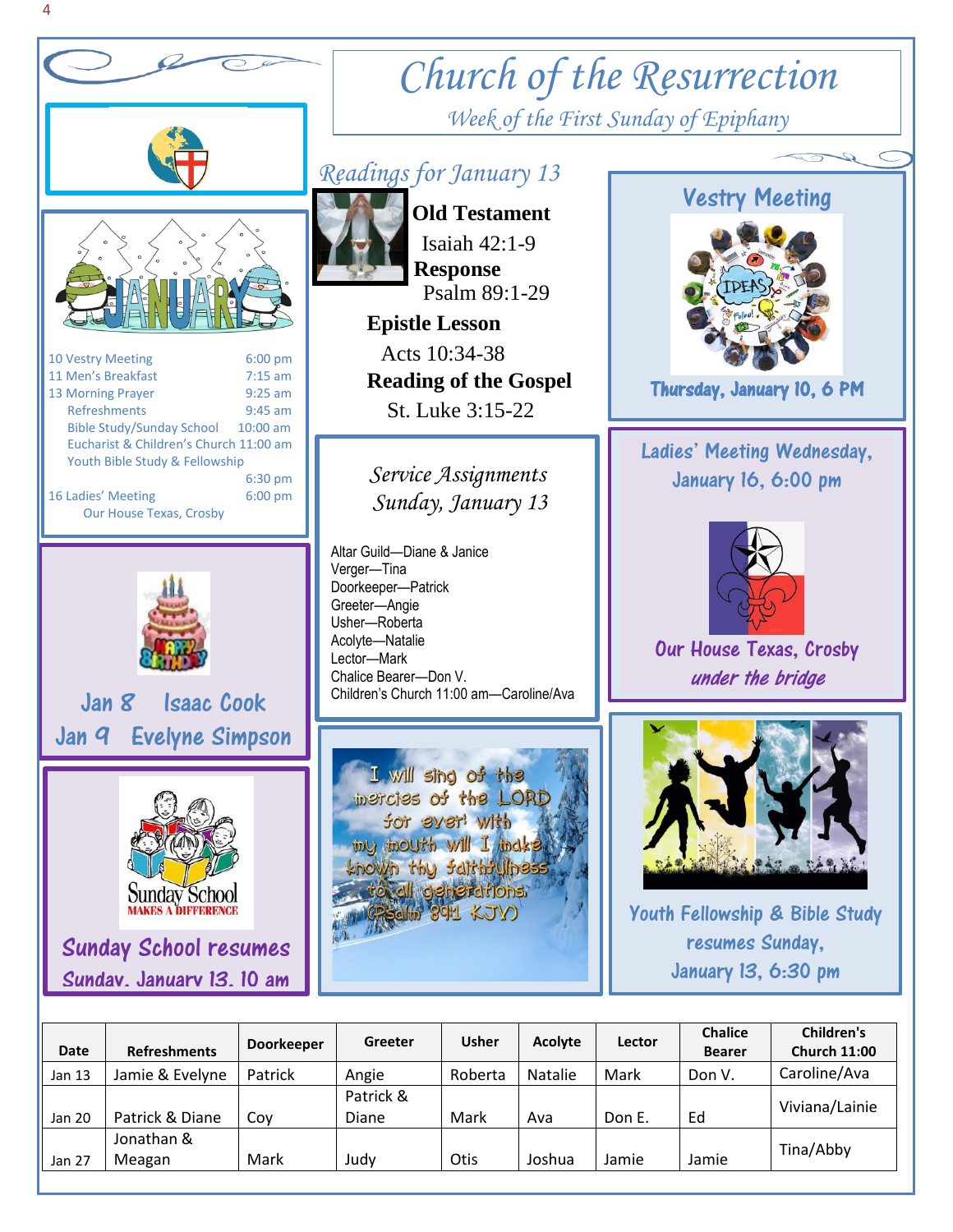#### **Missions**

- REC Diocese of Croatia and the Right Rev. Jasmin Milic
- The Anglican Relief and Development Fund
- The Anglican Province of Kenya, The Most Rev. Jacson Ole Sapit, Archbishop
- The World-wide Anglican Communion

#### **Personal Requests**

- Captain Robin M. Cathcart
- The Albert and Doan Families
- Deann Otis
- Leslie Sallstrom
- Betty Harris
- Chelcie Daniels
- Evelyne Simpson
- Bob Nix
- Janice in the loss of her mother

### **LET US PRAY FOR**

- Fr. Damien Grout
- Norine
- Dr. Bob Stevens
- Fred Dallas - Cory Darden
- Betty Morado
- Linda Nelson
- Brittanie Castillo
- Hays Wallace
- The Greer Family
- Leslie Sallstrom
- Cory Darden
- Betty Morado
- Barbara Dubcek
- Angie
- Clayton Moak & Family
- Mark Mears

#### - The Zucka Family

- Ryan and Laura
- Paula Raines
- James Family
- **Military** - Our Servicemen
- American troops deployed in
- Afghanistan and elsewhere around the world

I

#### **World Issues**

- Persecuted Church in Southern Sudan, Syria,
- Pakistan, Turkey, Iraq and Egypt
- The peace of Jerusalem

#### **Deaths**

- Clayton's Greatfather
- Alyce Bates

| <b>SUNDAY</b>                                                                                                                                                                                                                        | <b>MONDAY</b>                        | <b>TUESDAY</b>                | <b>WEDNESDAY</b>                                                                          | <b>THURSDAY</b>                                  | <b>FRIDAY</b>                                                                           | <b>SATURDAY</b> |  |  |  |  |  |  |
|--------------------------------------------------------------------------------------------------------------------------------------------------------------------------------------------------------------------------------------|--------------------------------------|-------------------------------|-------------------------------------------------------------------------------------------|--------------------------------------------------|-----------------------------------------------------------------------------------------|-----------------|--|--|--|--|--|--|
| 6<br><b>EPIPHANY</b><br>Morning Prayer 10:25<br>Eucharist & Children's<br>Church<br>11:00<br><b>Epiphany Reception</b><br>after church                                                                                               | $\overline{7}$<br><b>Mike Petrey</b> | 8<br><b>Isaac Cook</b>        | 9<br><b>Evelyne Simpson</b>                                                               | 10<br><b>Vestry</b><br><b>Meeting</b><br>6:00 PM | 11<br><b>Community</b><br><b>Men's Breakfast</b><br><b>Fellowship Hall</b><br>$7:15$ am | 12              |  |  |  |  |  |  |
| 13<br><b>The First Sunday</b><br>after Epiphany<br>Morning Prayer 9:25<br>Refreshments<br>9:45<br><b>Bible Study/Sunday</b><br>School<br>Eucharist & Children's<br>11:00<br>Church<br>Youth Bible Study &<br>Fellowship<br>6:30      | 14                                   | 15                            | 16<br>Ladies'<br><b>Meeting at</b><br><b>Our House</b><br><b>Texas, Crosby</b><br>6:00 PM | 17                                               | 18<br><b>Community</b><br><b>Men's Breakfast</b><br><b>Fellowship Hall</b><br>$7:15$ am | 19              |  |  |  |  |  |  |
| 20<br>The Second Sunday<br>after Epiphany<br>Morning Prayer 9:25<br>Refreshments<br>9:45<br><b>Bible Study/Sunday</b><br>School<br><b>Eucharist &amp; Children's</b><br>Church<br>11:00<br>Youth Bible Study &<br>Fellowship<br>6:30 | 21                                   | 22<br><b>Jennifer Ellisor</b> | 23                                                                                        | 24                                               | 25<br><b>Community</b><br><b>Men's Breakfast</b><br><b>Fellowship Hall</b><br>$7:15$ am | 26              |  |  |  |  |  |  |
| 27<br>The Third Sunday<br>after Epiphany<br>Morning Prayer 9:25<br>Refreshments<br>9:45<br><b>Bible Study/Sunday</b><br>School<br>Eucharist & Children's<br>11:00<br>Church<br>Youth Bible Study &<br>Fellowship<br>6:30             | 28<br><b>Bob Stevens, Sr.</b>        | 29                            | 30<br><b>Lainie Nichols</b>                                                               | 31                                               |                                                                                         |                 |  |  |  |  |  |  |